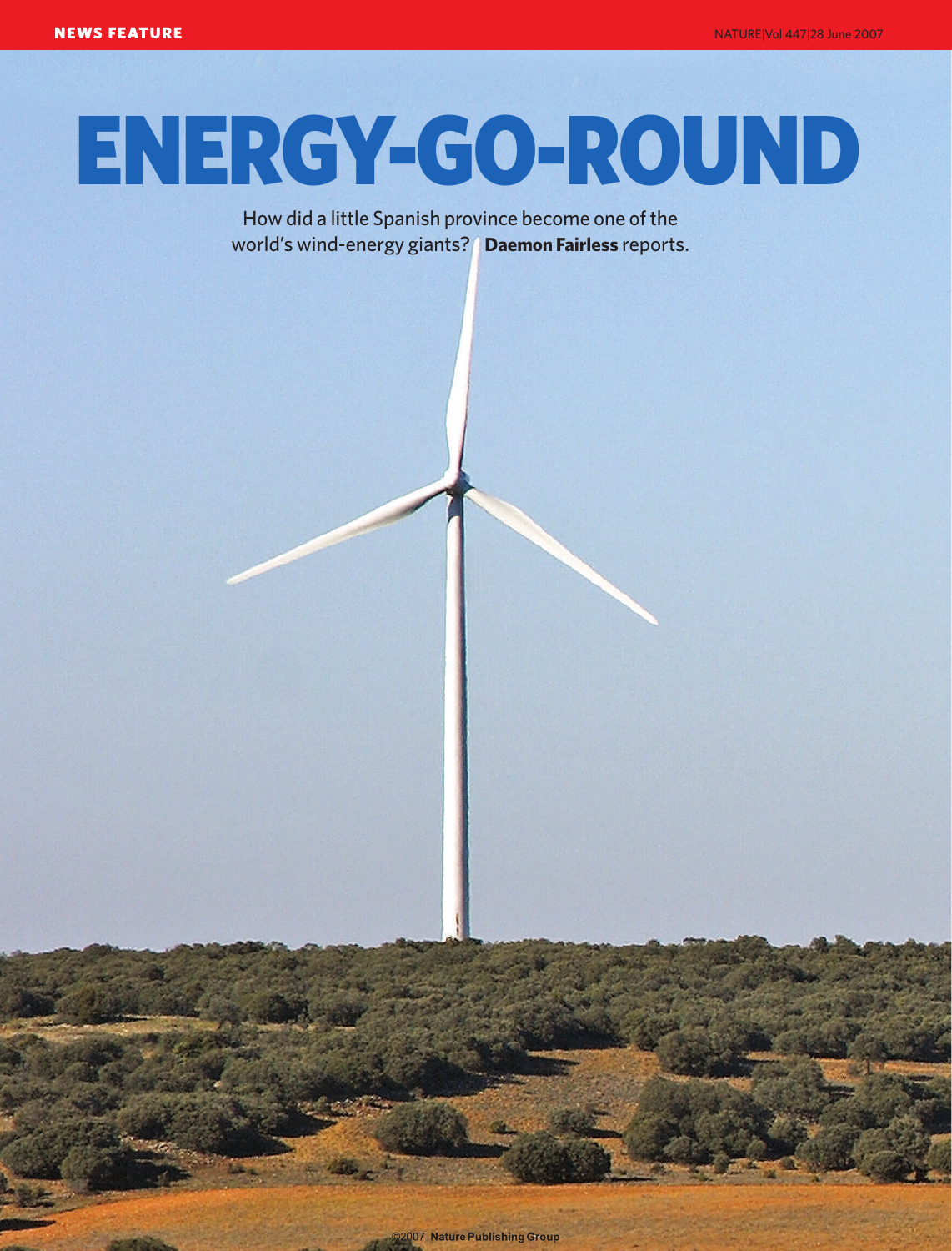From a wheatfield overlooking the village of Iratxeta in the Spanish region of Navarre, you can appreciate the unique countryside and its contrasts: the pale green of ripening grain setting off the rom a wheatfield overlooking the village of Iratxeta in the Spanish region of Navarre, you can appreciate the unique countryside and its contrasts: dark-green mountain forests behind, country houses newly rebuilt on medieval foundations, and giant wind turbines, brilliantly white and strikingly erect, their slowly moving blades driven by the breeze that ripples the wheat.

"That was the first one," says José Roman Gómez, pointing south to the Guerinda wind park, a phalanx of turbines running along the ridge of a nearby hill. He draws an arc along the horizon with his finger: "That one was built after. And there is a different one. And, over there, another." Iratxeta, an isolated cluster of stone houses nestled into the hills about 30 kilometres south of the regional capital, Pamplona, is encircled by wind farms. Their turbines loom over the hills like an invading army. But it's an occupation for which Gómez is grateful.

Gómez, who has been managing the local council of the villages of Iratxeta and neighbouring Leoz for the past two decades, is a tranquil and friendly man in his mid-50s. Fifteen years ago, before the wind boom hit this area, the two villages had only about 150 residents between them. "There was no running water here," Gómez explains. "There was no waste collection or buses. Most of the villagers were old and waiting to die."

Now, however, the villages have nearly doubled in size compared with before the wind boom. In addition to providing running water and waste collection, the rent from wind-farm operators has enabled the local council to hire four full-time health workers to care for the community's elderly people. "Now," Gómez says, "people from Pamplona are investing here."

Wind farms have transformed Spain's landscape over the past decade and Navarre, the least populated of the nation's 15 mainland autonomous regions, has been at the forefront. Located in the northeast, between the Basque country and the French border, Navarre generates almost 60% of its electricity from renewable sources — the vast majority from wind. The region's most recent energy plan, released in May, aims to increase this proportion to more than 75% by 2010.

## **From water to wind**

Although it would hardly be fair to attribute Navarre's renewable-energy boom to just one person, one name invariably arises when discussing wind power, that of Estaban Morrás.

Morrás is the executive director of Acciona Energia, a subsidiary of the Spanish engineering group Acciona, which has grown to be the world's foremost wind-park developer, accord-

ing to the Madrid-based Spanish Wind Energy Association, an industry body. Dark-suited and seated behind a boardroom table at the company's headquarters on the outskirts of Pamplona, he looks very much the person you would expect to see running a company with first-quarter revenues in 2007 of  $\epsilon$ 252 million (US\$337 million). But when Morrás founded the company in 1989, he had more of an Indiana Jones air about him. "I did so much research, running through rivers and forests looking for locations for new hydroelectric projects, my sweaters, my clothes, disintegrated," he says.

Until the early 1990s, small, decentralized hydroelectric stations dotting the rivers that flow out of the Pyrenees were the only significant form of renewable energy in Navarre. Many had been around since early last century, providing power to local small industry.

Morrás founded his company, originally called EHN, with the plan of buying up the existing mini-hydrostations, connecting them to the grid and building more. But it was becoming harder to find new sites. "I spent all year in 1992 desperately looking for new locations," he says. "But it was impossible. I understood my company had no future." But, in 1994, on a trip to France, he saw the future.

"The most significant moment for me," he recalls, "was visiting a wind farm in Montpellier. My first thought was that a single turbine was capable of producing more energy than the last mini-hydro plant we had built. It was really difficult for me to sleep that night." He took to the new technology with gusto and ambition. Morrás says that in his first meeting in the mid-1990s with Vestas, the Danish company that he selected as his turbine supplier, he told the then chief executive, Johannes Poulsen, that Spain would have 1,000 megawatts of wind-power capacity by the end of the century. At the time, it had virtually none.

Poulsen, he says, was incredulous: "'You are crazy,' he told me: 'Denmark has only 400 megawatts after 20 years of effort.'" Morrás's answer was "with Denmark's experience, we can go faster than you." And they did. With 11,615 megawatts of installed wind capacity at the end of last year, Spain is second in the world to Germany in capacity, beating the United States by just 39 megawatts (see graphic, overleaf).

The energy actually generated is much less, however, thanks to the caprice of the wind and maintenance downtime for the turbines. The 23,372,000 megawatt-hours generated in 2006 is only 23% of the turbines' full capacity. Nevertheless, it provided just over 8.5% of Spain's electricity: only Denmark boasts a higher percentage. On a particularly blustery day this March, wind generation was providing 27% of Spain's electricity supply — surpassing, for a fleeting moment, the contributions of both nuclear and coal-fired plants.

## **Power to the people**

*Sea*

 $\overline{Q}$ 

SPAIN

Madrid

Pamplona **Navarre** 

P O R TUG

A L

The wind boom in Navarre is among the most intensive in Spain. Throughout the 1980s and 1990s, the government of Navarre was eager to develop new industries, especially as the region seemed overly dependent on its single large industrial employer, a Volkswagen car plant. But with a limited local power supply, Navarre's

infrastructure wasn't particularly appealing to outside investors. Morrás's wind-power plan offered a solution, and promised an industry in its own right — more enticing for the government at the time than any environmental argument.

*Mediterranean* Well before Spain's national government started to guarantee profitable prices for selling wind-generated power to utilities, Navarre had bought into Morrás's vision. His first wind

farm, El Perdón, was built south of Pamplona in 1994; since then the government of Navarre has approved well over a thousand turbines in 32 wind farms. From 1995 to 2004, it invested more than €136 million in renewable-energy enterprises, contributing up to 30% of the initial funding and providing tax credits for investors. The current renewable-energy plan (2005–2010) has earmarked an extra €240 million for investment in renewables. Navarre's installed wind capacity is about 950 megawatts — 8.5% of the country's total on 2% of its land, and nearly two-thirds that of its neighbour, France.

For a while it looked as though Navarre might become entirely self-sufficient by 2010, producing as much electricity through renewables as it consumed. "Our goal in this area was more aggressive than it is now," admits José Javier Armendáriz, the region's minister of industry, technology, commerce and labour.

Morrás's aspirations haven't changed, however. "I think it's possible for Navarre to obtain 100% of its energy with renewables," he says. "This project is essentially one of companies and people in the private sector. I don't understand the position of the government. The target